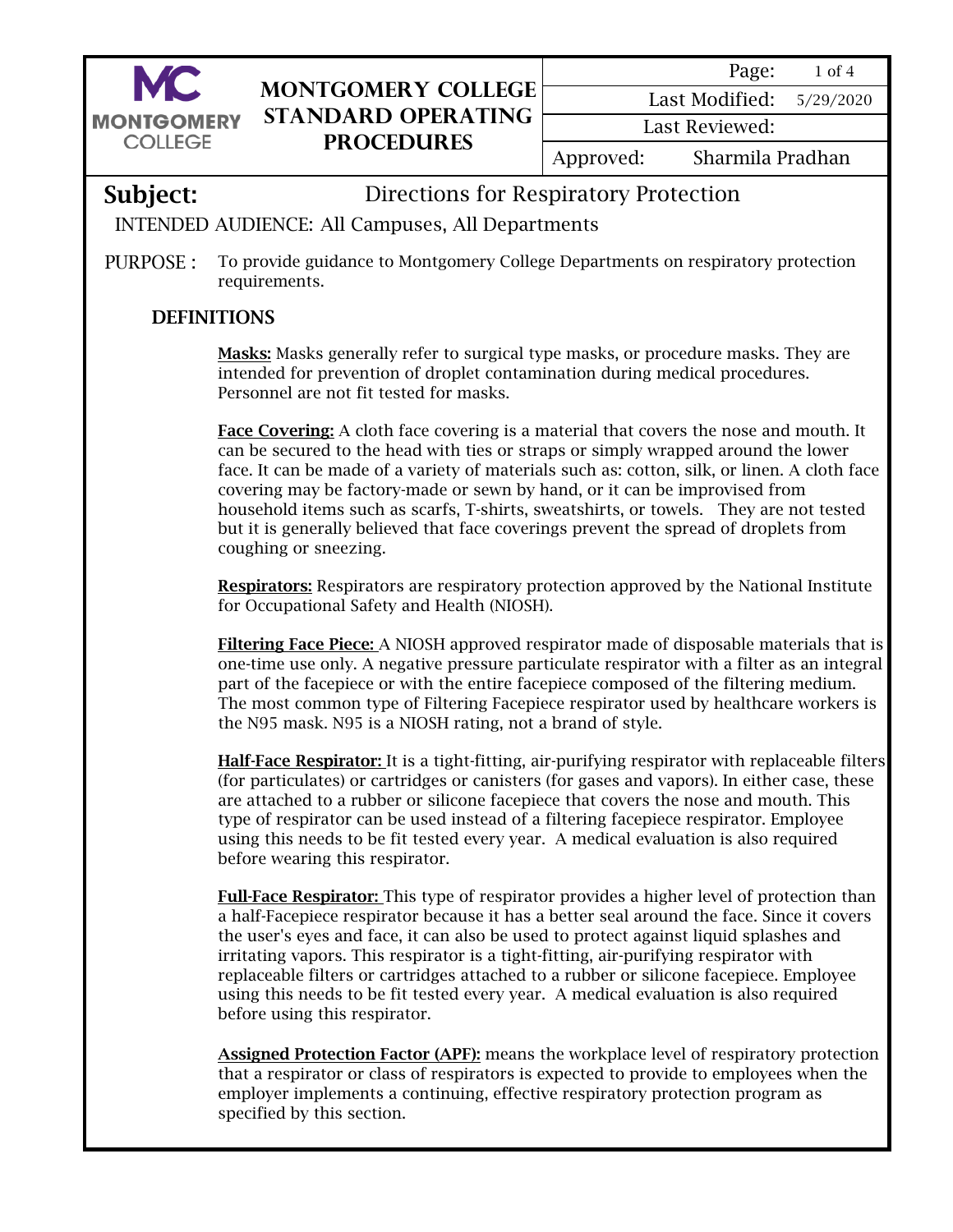

| <b>MONTGOMERY COLLEGE</b> |
|---------------------------|
| STANDARD OPERATING        |
| <b>PROCEDURES</b>         |
|                           |

|                | Page:                      | 2 of 4 |  |  |  |
|----------------|----------------------------|--------|--|--|--|
|                | Last Modified: $5/29/2020$ |        |  |  |  |
| Last Reviewed: |                            |        |  |  |  |
| Approved:      | Sharmila Pradhan           |        |  |  |  |

Canister or Cartridge: A container with a filter, sorbent, or catalyst, or combination of these items, which removes specific contaminants from the air passed through the container.

Air-purifying respirator: A respirator with an air-purifying filter, cartridge, or canister that removes specific air contaminants by passing ambient air through the airpurifying element.

Fit Test: The use of a protocol to qualitatively or quantitatively evaluate the fit of a respirator on an individual.

Supplied-air respirator (SAR): An atmosphere-supplying respirator for which the source of breathing air is not designed to be carried by the user.

Voluntary Use: use for employee comfort puposes only. No hazard exists that requires the use of a respirator and the use of the respirator does not produce any additional hazard.

NOTE: According to OSHA's COVID-19 guidance, employees in higher education are in the Lower Risk category and require only face coverings in accordance with the state and county Health Department advisories. The determination of whether respirator is required is made by the Environmental Safety Office along with the employee's

### POLICY

- 1. If an employee and/or supervisor believes that a task requires respiratory protection they must contact Environmental Safety for assessment. There are different types of respirators for different tasks, and contaminant. No single respirator protects against all contaminants. A Job Hazard Analysis is performed, along with an Exposure Assessment which may include personal air monitoring.
- 2. Employees are protected from respiratory hazards through engineering controls that are part of the building ventilation system. For example, fume hoods and portable exhaust in labs; local exhaust in art studios and shop areas.
- 3. The department supervisor is responsible for implementing the Respiratory Protection Program for his/her department. For a respiratory protection program to be effective, a cooperative effort between the deparment, the employee and Environmental Safety must occur.
- 4. If Environmental Safety determines there is a need for respiratory protection program. It is the responsibility of the department to purchase appropriate respirators for the department.
- NOTE: Currently there are no known tasks at MC that require the use of respirators under the OSHA Respiratory Protection Standard 29 CFR 134.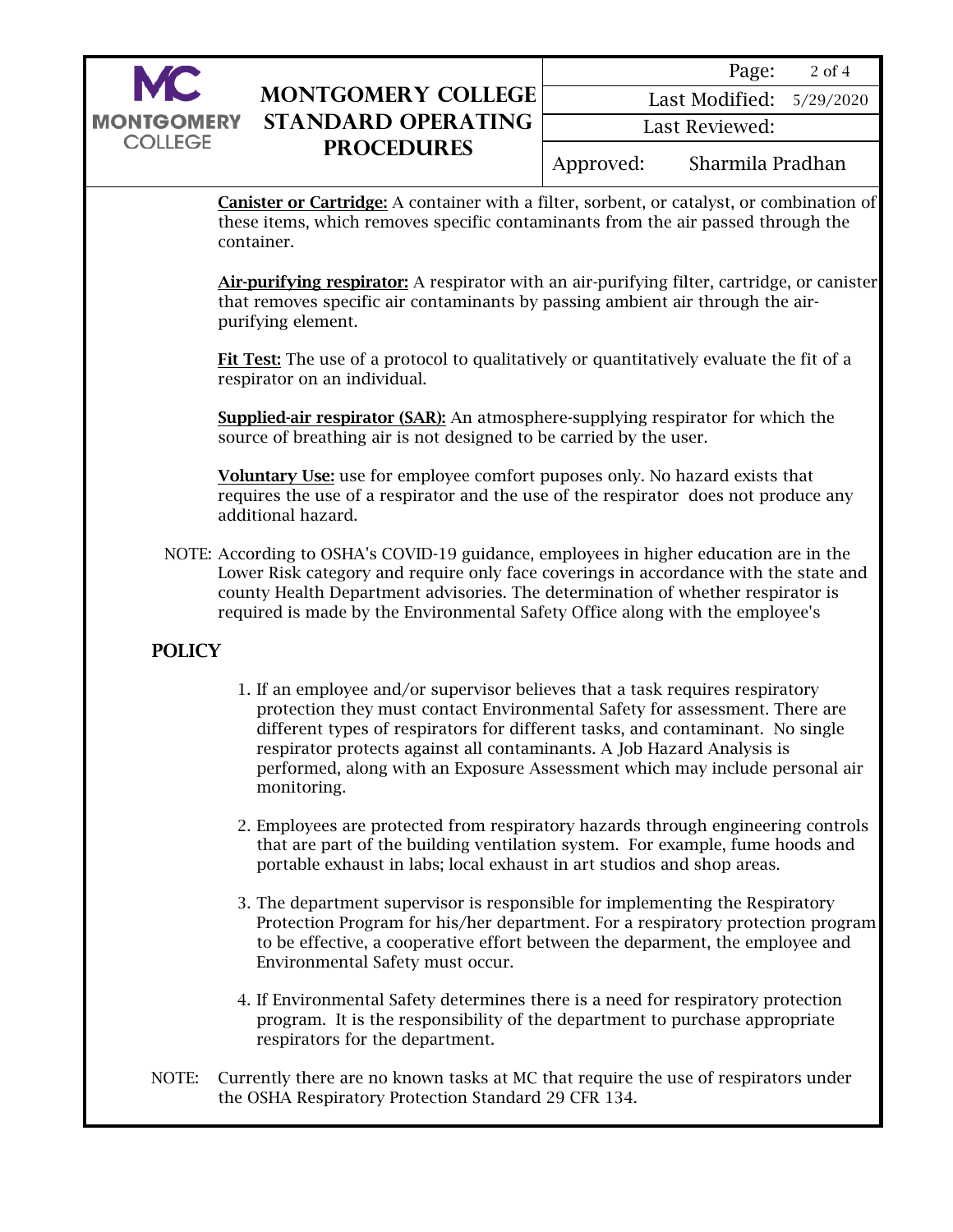

## **Montgomery College Standard Operating Procedures**

|                | Page:                      | 3 of 4 |  |  |  |
|----------------|----------------------------|--------|--|--|--|
|                | Last Modified: $5/29/2020$ |        |  |  |  |
| Last Reviewed: |                            |        |  |  |  |
| Approved:      | Sharmila Pradhan           |        |  |  |  |

#### PROCEDURES

- 1. Environmental Safety will determine if specific jobs or activities require the use of respirtory protection. Upon request from the department, Environmental Safety will review a job/activity in the department.
- 2. Air/personal monitoring in accordance with accepted industrial hygiene practices, may be performed to evaluate a work area or a particular activity. Monitoring will help identify those areas or activities which require engineering controls, administrative controls, or, if those are not feasible, respiratory protection.
- 3. A medical evaluation will be used to determine if the respirator in itself will not create a hazard for the employee. Once the employee is cleared to use a respirator, Environmental Safety will review the information for voluntary [respirator use and the employee will need to read and sign the form OSHA](#page-4-0)  Appendix D "Information for Voluntary Respirator Use".
- 4. Respirator selection is determined by Environmental Safety. Only respirators certified by National Institute for Occupational Safety and Health (NIOSH) will be selected. Only respirator models and brands specified by Environmental Safety shall be used.
- 5. Environmental Safety will recommend to the department supervisor in writing which employees, if any, be included in the Respiratory Protection Program. Written records for all respirators must be maintained. An inventory of all respirators owned by the deparment, the reasons (hazards/activities) for each respirator, and the NIOSH certificate number for each respirator. A completed [copy will be kept by the deparment and Environmental Safety. See DEPARTMENT](#page-5-0)  RESPIRATOR INVENTORY FORM

#### Medical Assessment of Employee Health

Using a respirator may place a physiological burden on employees that can vary with the type of respirator worn, the job and workplace conditions in which the respirator is used, and the medical status of the employee. After it is determined that respiratory protection is necessary:

- A. A physician must evaluate the employee. The physician, through a medical history and a physical, will determine if the employee's [health allows him or her to wear a respirator. See OSHA MEDICAL](https://www.osha.gov/laws-regs/regulations/standardnumber/1910/1910.134AppC) QUESTIONNAIRE.
- B. The results (pass/fail/conditions of use) of the medical evaluation will be reported to Environmental Safety, which will inform the department supervisor.
- C. Physical examination will be conducted annually for all employees who are required to wear respirators and for those who voluntarily choose to use a respirator.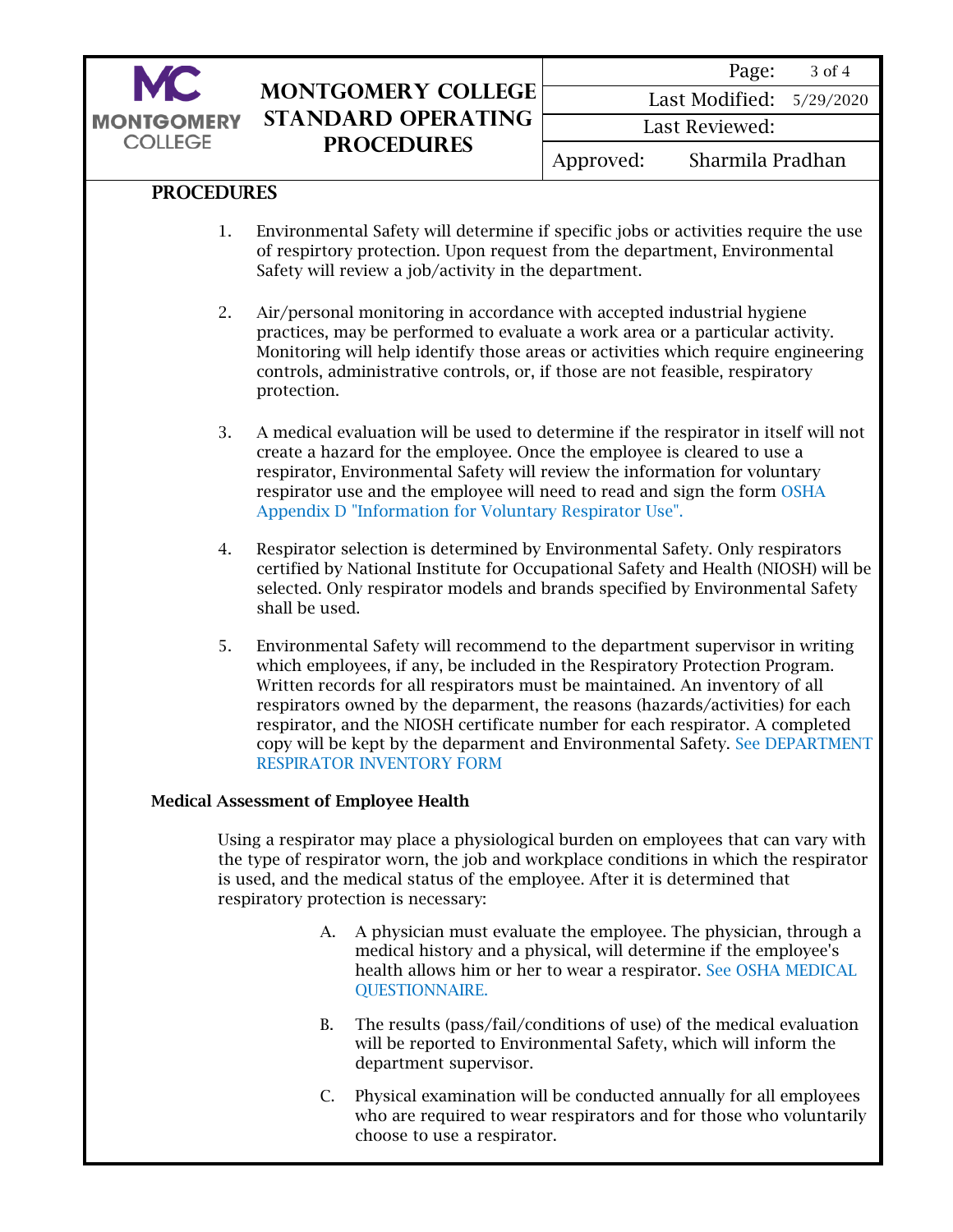

## **Montgomery College Standard Operating Procedures**

|                | Page:                      | 4 of 4 |  |  |
|----------------|----------------------------|--------|--|--|
|                | Last Modified: $5/29/2020$ |        |  |  |
| Last Reviewed: |                            |        |  |  |
| Approved:      | Sharmila Pradhan           |        |  |  |

#### Fit Testing Procedures

- 1. Before any employee may be required to use a respirator with a negative or positive tight-fitting face-piece, the employee must be fit tested with the same make, model, style, and size respirator that will be used. This applies to all tightfitting respirators, including air purifying and SCBA.
- 2. Fit testing will be repeated on an annual basis and usually on the day of the annual physical. [See OSHA MANDATED FIT TESTING PROCEDURES](https://www.montgomerycollege.edu/_documents/offices/facilities/occupation-and-environmental-safety/respiratory-protection-info/appendix-a.pdf)

#### Employee Training

No employee will be permitted to work with a respirator until he or she has received training in respiratory protection. The training will be provided by Environmental Safety at the time of the fit-testing and will cover the following topics:

- \* Explanation of the hazard and what would happen if respiratory protection was not used.
- \* Elements of the Respiratory Protection Program and the employee's responsibility.
- \* The purpose of the fit test and medical evaluation requirements.
- \* Function, capabilities and limitations of the selected respiratory protection.
- \* Explanation of the operation of the respirator protection, including how to don, check the fit, and wear the respirator properly.
- \* Respirator maintenance including cleaning, inspection and storage.
- \* Recognition and handling of emergency situations

#### **REFERENCES**

- \* [OSHA Respirator Protection Standard 29 CFR 1910.134](https://www.osha.gov/laws-regs/regulations/standardnumber/1910/1910.134)
- \* [OSHA Appendix D "Information for Voluntary Respirator Use"](https://www.osha.gov/laws-regs/regulations/standardnumber/1910/1910.134AppD)
- \* [OSHA Medical Questionnaire](https://www.osha.gov/Publications/OSHA3789info.pdf)
- \* [OSHA Mandated Fit Testing Procedures](https://www.montgomerycollege.edu/_documents/offices/facilities/occupation-and-environmental-safety/respiratory-protection-info/appendix-a.pdf)
- \* [OSHA Mandatory Respirator Cleaning](https://www.osha.gov/laws-regs/regulations/standardnumber/1910/1910.134AppB2)
- \* [OSHA Mandatory Respirator User Seal Check](https://www.osha.gov/laws-regs/regulations/standardnumber/1910/1910.134AppB1)
- \* [Frequently Asked Questions About Respirator Seal Checks](https://www.cdc.gov/niosh/docs/2018-130/pdfs/2018-130.pdf?id=10.26616/NIOSHPUB2018130)
- \* [Donning and Doffing of Personal Protective Equipment](https://www.cdc.gov/hai/pdfs/ppe/ppe-sequence.pdf)
- \* [Seven Steps to Correctly Wear a Respirator at Work \(OSHA\)](https://www.osha.gov/Publications/OSHA4015.pdf)
- \* [CDC Facial Hair and Respirators](https://www.cdc.gov/niosh/npptl/pdfs/FacialHairWmask11282017-508.pdf?source=techstories.org)
- \* [How to Perform a Respirator Seal Check](https://www.cdc.gov/niosh/docs/2018-130/pdfs/2018-130.pdf?id=10.26616/NIOSHPUB2018130)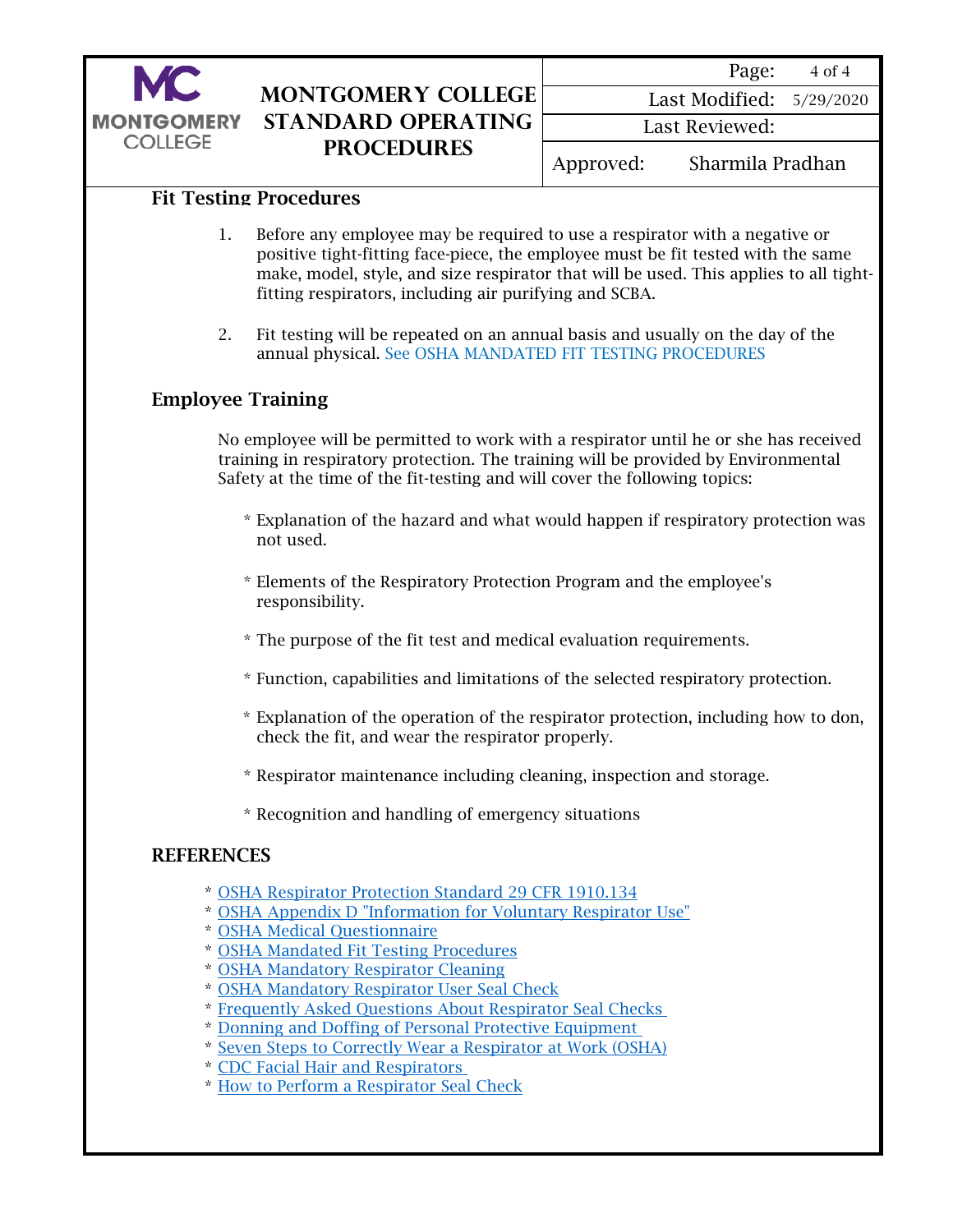<span id="page-4-0"></span>

# Respirator Voluntary Use Form

#### **Filtering Facepiece Respirators**



**Cartridge Respirators**

**OSHA Requirement**

Montgomery College permits the voluntary use of respirators where employees are not exposed to harmful concentrations of dust or aerosols.

Definition: Filtering facepiece (dust mask) means a negative pressure particulate respirator with a filter as an integral part of the facepiece or with the entire facepiece composed of the filtering medium.

Filtering facepiece respirators should be disposed of and replaced with a new one each time they are removed.

Voluntary use of any other type of respirator requires a medical evaluation from a physician or clinician prior to use, and a hazard review by Environmental Safety Office. OSHA requires the following information to be provided to anyone considering the

voluntary use of a respirator:

Respirators are an effective method of protection against designated hazards when properly selected and worn. Respirator use is encouraged, even when exposures are below the exposure limit, to provide an additional level of comfort and protection for workers. However, if a respirator is used improperly or not kept clean, the respirator itself can become a hazard to the worker. Sometimes, workers may wear respirators to avoid exposures to hazards, even if the amount of hazardous substance does not exceed the limits set by OSHA standards. If your employer provides respirators for your voluntary use, of if you provide your own respirator, you need to take certain precautions to be sure that the respirator itself does not present a hazard.

You should do the following:

1. Read and heed all instructions provided by the manufacturer on use, maintenance, cleaning and care, and warnings regarding the respirators limitations.

2. Choose respirators certified for use to protect against the contaminant of concern. NIOSH, the National Institute for Occupational Safety and Health of the U.S. Department of Health and Human Services, certifies respirators. A label or statement of certification should appear on the respirator or respirator packaging. It will tell you what the respirator is designed for and how much it will protect you.

3. Do not wear your respirator into atmospheres containing contaminants for which your respirator is not designed to protect against. For example, a respirator designed to filter dust particles will not protect you against gases, vapors, or very small solid particles of fumes or smoke.

4. Keep track of your respirator so that you do not mistakenly use someone else's respirator.

**Additional Information**

Environmental Safety Office should be contacted prior to the use of a respirator if you have any questions or concerns.

By signing this form you are acknowledging that you have read and understand all of its content.